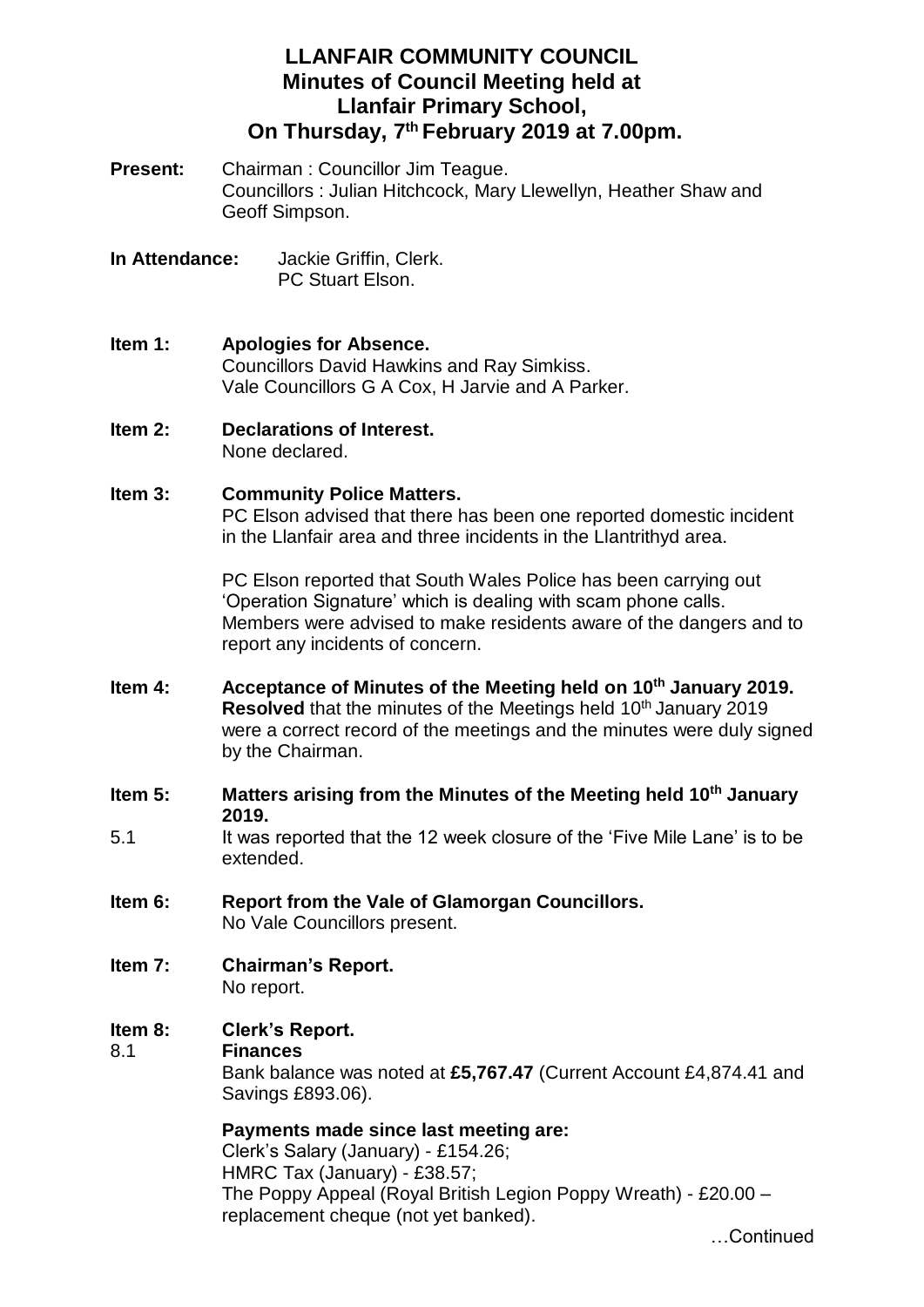# **Item 8: Clerk's Report.**

8.1 **Finances (Continued) Payments due to be made are:** Clerk's Salary (February) - £154.26; HMRC Tax (February) - £38.57;

### **Monies received**

Nil.

## **Banking Arrangements at Nat West.**

The Clerk explained the difficulties of obtaining an updated mini statement with the closure of the bank in Cowbridge. The van cannot print items so this can only be obtained by visiting the branch in Bridgend.

It was **resolved** that enquiries are made with HSBC in Cowbridge on transferring the business to that bank.

### **Standing Orders of the Community Council.**

The standing orders were approved and accepted at the November meeting, subject to some minor amendments. The Clerk circulated a hard copy to each Member.

### **Item 9: Update on empty property in St Mary Church.**

The Clerk advised that she had received a further e-mail from the Vale of Glamorgan Council which was read out to the Members:

*"I have again contacted officers within Planning and Shared Regulatory Service (Environmental Health) regarding the property and I have received the following information:*

### *Planning*

*In response to the complaint, the matter has been reviewed by the Planning enforcement team and I believe that you were contacted with a decision on this in early December to explain that the condition would not merit formal action under Section 215 of the Town and Country Planning Act (I attach a letter for your information). If the state of the land has deteriorated further or should you require further information or explanation on this, please contact Davide Bertaggia who previously reviewed the property: [dbertaggia@valeofglamorgan.gov.uk.](mailto:dbertaggia@valeofglamorgan.gov.uk)*

### *Shared Regulatory Service (SRS)*

*The property is not is such a condition that would merit enforcement under legislation administered under the SRS. If the property is causing specific problems other than what was initially outlined or if you would like further information from an Environmental Health Officer, please contact Michael Bright who previously reviewed the property: [mbright@valeofglamorgan.gov.uk](mailto:mbright@valeofglamorgan.gov.uk)*

*As I have previously communicated, as part of our proactive work on empty properties, we issue periodic mailings to offer assistance to owners of empty property and encourage them to bring properties into use, this includes an interest free housing loan.*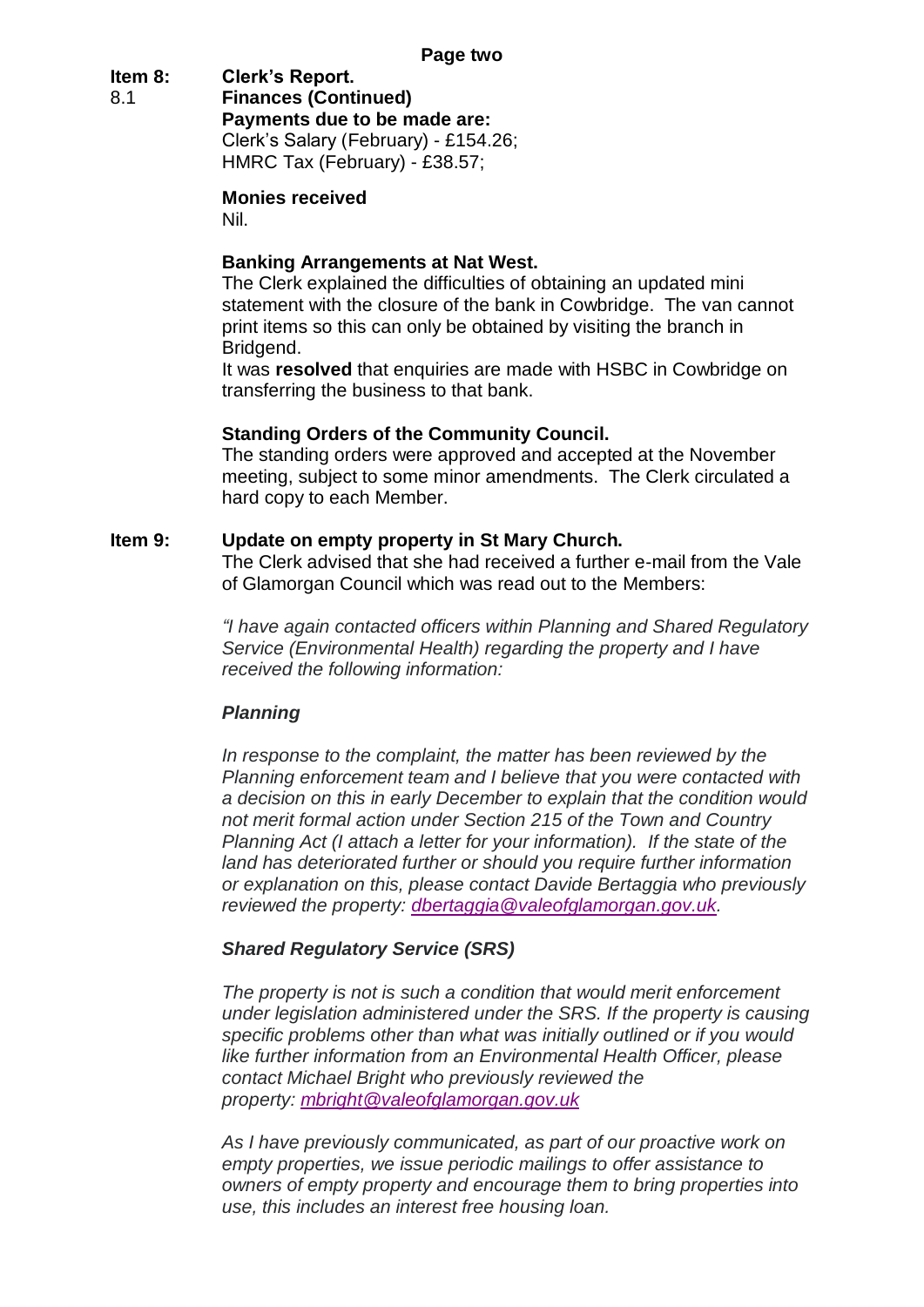#### **Page three**

### **Item 9: Update on empty property in St Mary Church (Continued).**

*Additionally, the Council has just undergone a consultation to consider the removal of the Council tax discount (currently 50%) on empty properties and second homes so that such properties will be charged the full council tax rate. This is yet to be approved and is going to full Council on 27th February but it considered a way in which owners of empty properties will be deterred from leaving properties empty.*

*By undertaking proactive empty property work, we have helped bring over 10% of empty properties into use for the reporting year – since April 2018.*

*Following possible changes to Council tax, we will be finalising amendments to our Empty Homes Strategy."*

The Members stressed their disappointment that the Vale of Glamorgan Council does not appear to be making the effort that other Unitary Authorities do with regard to empty properties as it is not only the adverse appearance of the property but also the fact that a good home has been empty for such a long period of time.

Councillor Simpson advised that he had spoken to the Chairman of the local One Voice Wales Committee about the issue of empty properties and had suggested it as a topic for discussion at a future meeting. The Members agreed this was a good suggestion as it is a nationwide issue.

#### **Item 10: Casual Vacancy.**

The Clerk confirmed that the closing date for 10 electors to request an Election is  $7<sup>th</sup>$  February. If an Election is not requested, then the Council will be able to co-opt. The Clerk explained that the vacancy is in the Llanfair ward as opposed to the St Hilary ward. The Llanfair ward covers the villages of St Mary Church, Llandough and The Herberts. Any person who qualifies to be a Community Councillor can apply and must be resident within the Llanfair Community Council area or within 3 miles of the boundary (as the crow flies). If the vacancy is to be filled by co-option, the Clerk will prepare notices for the boards and forwarded to Members to be displayed.

#### **Item 11: Reports of Representatives.**

Councillor Simpson advised that he had attended a meeting of the Cardiff and Vale University Health Board Stakeholders' Reference Group at which two presentations were given. One the presentations was about more procedures being carried out in local health centres to ease the pressure on Accident and Emergency Departments at Hospitals.

Councillor Teague gave a report on the meeting of the Community Liaison Committee held on 29<sup>th</sup> January 2019. A presentation was given on the Vale Public Services Board which has made slow progress since its last presentation. This was followed by a presentation on the Draft Independent Remuneration Panel for Wales, and particularly Section 13 which relates to Town and Community Councils.